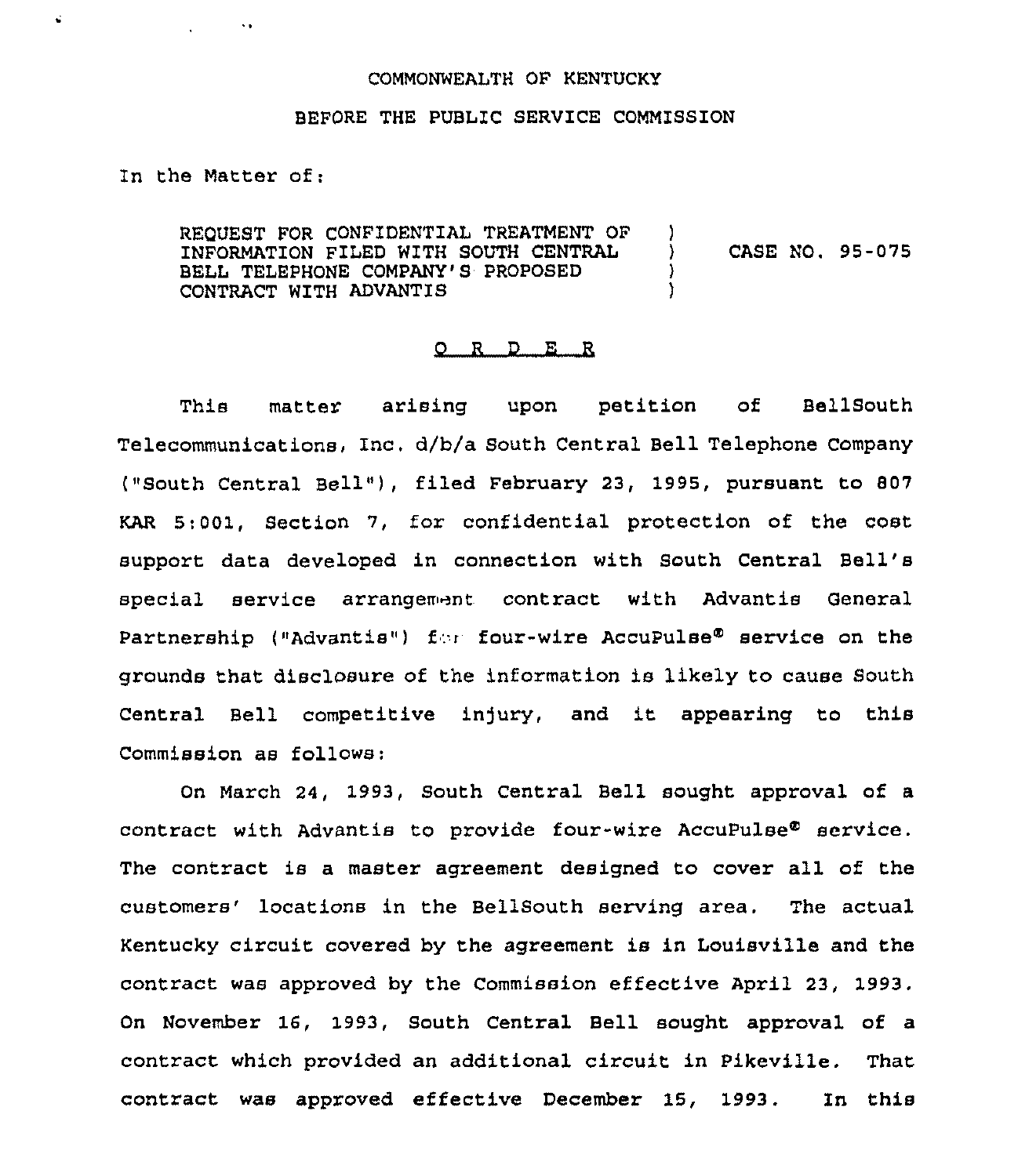proceeding, South Central Bell is asking for approval of another contract with Advantis which adds a four-wire AccuPulse® circuit in Paris. In support of the most recent agreement for which approval is sought, South Central Bell has provided cost information which it seeks to protect as confidential.

Ò,

The information sought to be protected is not known outside South Central Bell and is not disseminated within South Central Bell except to those employees who have a legitimate business need to know and act upon the information. South Central Bell seeks to preserve and protect the confidentiality of the information through all appropriate means, including the maintenance of appropriate security at its offices.

KRS 61.872(1) requires information filed with the Commission to be available for public inspection unless specifically exempted by statute. Exemptions from this requirement are provided in KRS 61.878(1). That section of the statute exempts 11 categories of information. One category exempted in subparagraph (c) of that section is commercial information conf identially disclosed to the Commission. To qualify for that exemption, it must be established that disclosure of the information is likely to cause substantial competitive harm to the party from whom the information was obtained. To satisfy this test, the party claiming confidentiality must demonstrate actual competition and a likelihood of substantial competitive injury if the information is disclosed. Competitive injury occurs when disclosure of the information gives competitors an unfair business advantage.

—2-